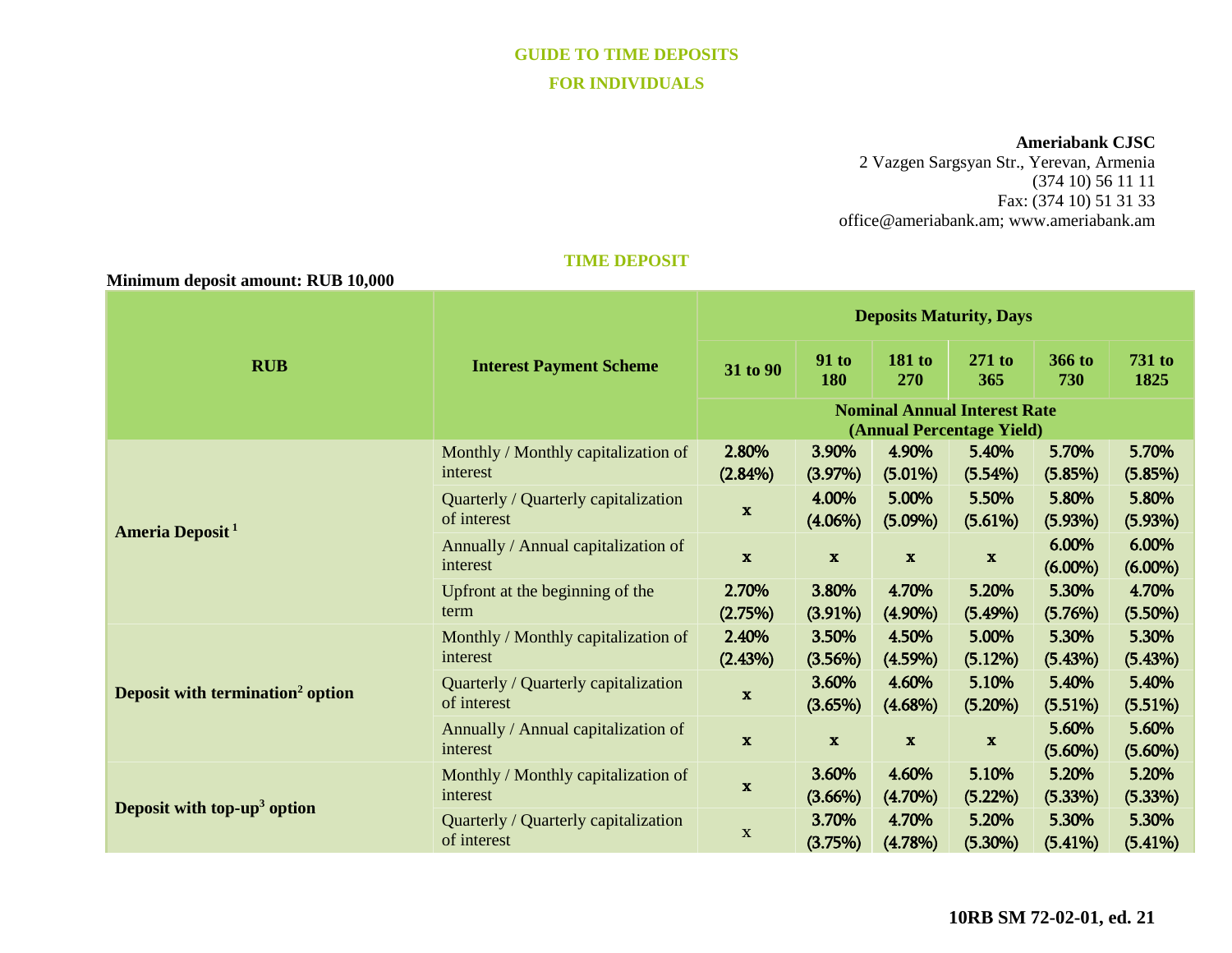|                                                                                      | Annually / Annual capitalization of<br>interest     | $\mathbf{x}$                             | $\mathbf x$               | $\mathbf x$               | $\mathbf x$              | 5.50%<br>$(5.50\%)$      | 5.50%<br>$(5.50\%)$      |
|--------------------------------------------------------------------------------------|-----------------------------------------------------|------------------------------------------|---------------------------|---------------------------|--------------------------|--------------------------|--------------------------|
| Deposit with partial withdrawal <sup>4</sup> option                                  | Monthly / Monthly capitalization of<br>interest     | $\mathbf{x}$                             | 3.60%<br>$(3.66\%)$       | 4.60%<br>$(4.70\%)$       | 5.10%<br>(5.22%)         | 5.40%<br>(5.54%)         | 5.40%<br>(5.54%)         |
|                                                                                      | Quarterly / Quarterly capitalization<br>of interest | $\mathbf x$                              | 3.70%<br>(3.75%)          | 4.70%<br>(4.78%)          | 5.20%<br>$(5.30\%)$      | 5.50%<br>(5.61%)         | 5.50%<br>(5.61%)         |
|                                                                                      | Annually / Annual capitalization of<br>interest     | $\mathbf x$                              | $\mathbf x$               | $\mathbf{x}$              | $\mathbf x$              | 5.70%<br>(5.70%)         | 5.70%<br>(5.70%)         |
| Deposit with top-up <sup>3</sup> and termination <sup>2</sup><br>options             | Monthly / Monthly capitalization of<br>interest     | $\mathbf x$                              | 3.20%<br>(3.25%)          | 4.20%<br>(4.28%)          | 4.70%<br>$(4.80\%)$      | 4.80%<br>$(4.91\%)$      | 4.80%<br>$(4.91\%)$      |
|                                                                                      | Quarterly / Quarterly capitalization<br>of interest | $\mathbf{x}$                             | 3.30%<br>(3.34%)          | 4.30%<br>(4.37%)          | 4.80%<br>$(4.89\%)$      | 4.90%<br>$(4.99\%)$      | 4.90%<br>$(4.99\%)$      |
|                                                                                      | Annually / Annual capitalization of<br>interest     | $\mathbf{x}$                             | $\mathbf x$               | $\mathbf x$               | $\mathbf x$              | 5.10%<br>(5.10%)         | 5.10%<br>(5.10%)         |
| Deposit with partial withdrawal <sup>4</sup> and<br>termination <sup>2</sup> options | Monthly / Monthly capitalization of<br>interest     | $\mathbf x$                              | 3.20%<br>(3.25%)          | 4.20%<br>(4.28%)          | 4.70%<br>$(4.80\%)$      | 5.00%<br>(5.12%)         | 5.00%<br>(5.12%)         |
|                                                                                      | Quarterly / Quarterly capitalization<br>of interest | $\boldsymbol{\mathrm{x}}$<br>$\mathbf x$ | 3.30%<br>(3.34%)          | 4.30%<br>(4.37%)          | 4.80%<br>$(4.89\%)$      | 5.10%<br>(5.20%)         | 5.10%<br>(5.20%)         |
|                                                                                      |                                                     |                                          | $\mathbf x$               | $\mathbf x$               | $\mathbf x$              | 5.30%<br>(5.30%)         | 5.30%<br>$(5.30\%)$      |
|                                                                                      | Monthly / Monthly capitalization of<br>interest     | $\mathbf x$                              | 3.30%<br>(3.35%)          | 4.30%<br>$(4.39\%)$       | 4.80%<br>$(4.91\%)$      | 4.90%<br>$(5.01\%)$      | 4.90%<br>$(5.01\%)$      |
| Deposit with top-up <sup>3</sup> and partial<br>withdrawal <sup>4</sup> options      | Monthly / Monthly capitalization of<br>interest     | $\mathbf x$                              | 3.40%<br>$(3.44\%)$       | 4.40%<br>(4.47%)          | 4.90%<br>$(4.99\%)$      | 5.00%<br>$(5.09\%)$      | 5.00%<br>(5.09%          |
|                                                                                      | Quarterly / Quarterly capitalization<br>of interest | $\mathbf x$                              | $\mathbf x$               | $\mathbf{x}$              | $\mathbf{x}$             | 5.20%                    | 5.20%                    |
|                                                                                      | Annually / Annual capitalization of<br>interest     | $\mathbf X$                              | $\boldsymbol{\mathrm{X}}$ | $\boldsymbol{\mathrm{X}}$ | $\mathbf X$              | (5.20%)                  | (5.20%)                  |
| Deposit with partial withdrawal <sup>4</sup> and<br>termination <sup>2</sup> options | Monthly / Monthly capitalization of<br>interest     | $\mathbf{x}$                             | $(2.90\%)$<br>$(2.94\%)$  | $(3.90\%)$<br>(3.97%)     | $(4.40\%)$<br>$(4.49\%)$ | $(4.50\%)$<br>$(4.59\%)$ | $(4.50\%)$<br>(4.59%)    |
|                                                                                      | Quarterly / Quarterly capitalization<br>of interest | $\mathbf x$                              | $(3.00\%)$<br>(3.03%)     | $(4.00\%)$<br>$(4.06\%)$  | $(4.50\%)$<br>(4.58%)    | $(4.60\%)$<br>$(4.68\%)$ | $(4.60\%)$<br>$(4.68\%)$ |
|                                                                                      | Annually / Annual capitalization of<br>interest     | $\mathbf x$                              | $\mathbf x$               | $\mathbf{x}$              | $\mathbf x$              | $(4.80\%)$<br>$(4.80\%)$ | $(4.80\%)$<br>$(4.80\%)$ |

**ATTENTION!**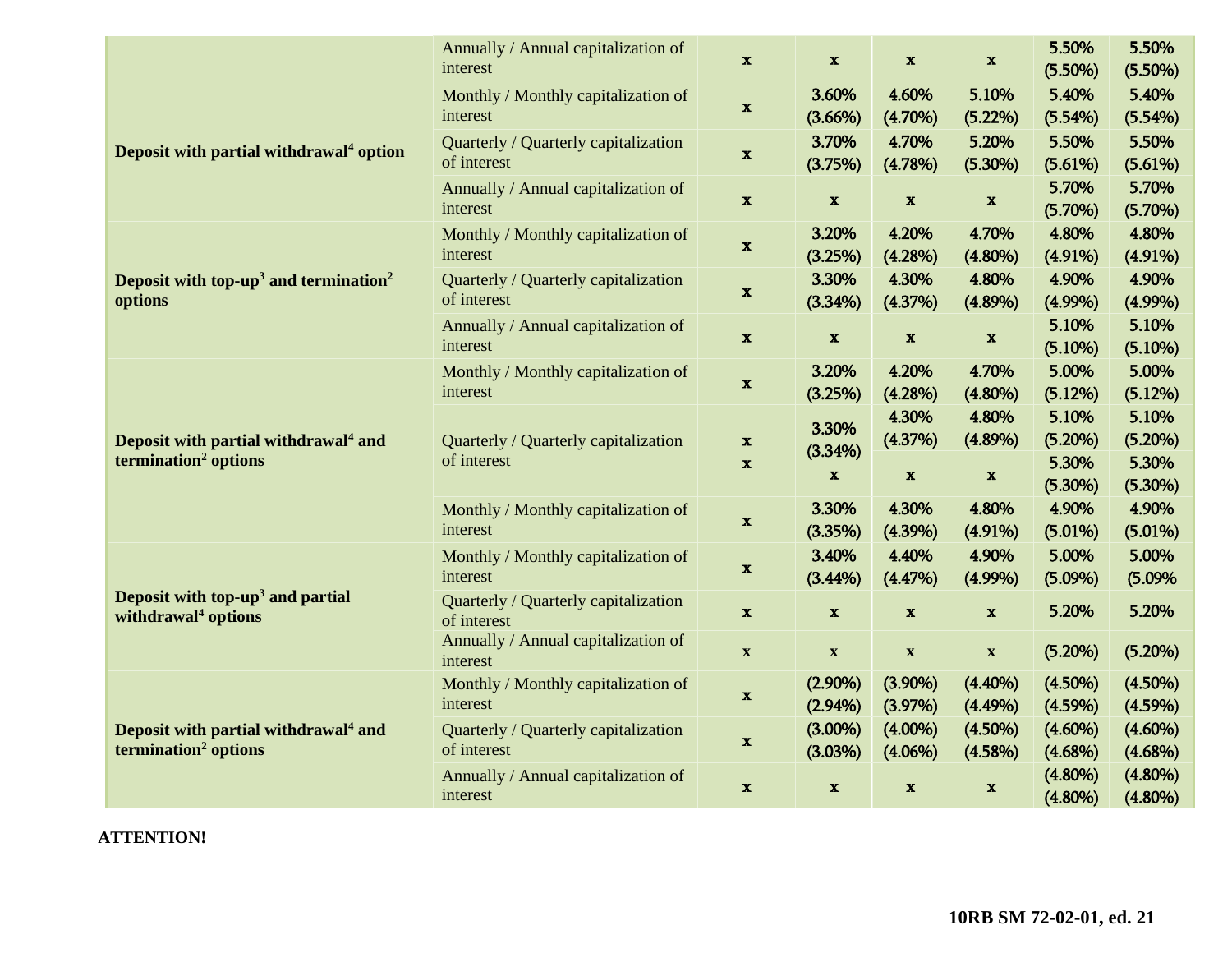# THE AMOUNTS AVAILABLE ON YOUR ACCOUNT ARE SUBJECT TO NOMINAL INTEREST RATE. THE ANNUAL PERCENTAGE YIELD SHOWS THE INCOME YOU CAN EARN IF YOU MAKE THE MANDATORY DEPOSIT PAYMENTS AND RECEIVE THE ACCRUED INTEREST WITH THE SELECTED FREQUENCY.

ANNUAL PERCENTAGE YIELD IS CALCULATED BY THE FOLLOWING FORMULA:

$$
A = \sum_{n=1}^{N} \frac{K_n}{(1+i)^{\frac{D_n}{365}}}
$$
(2)

Where

- **i is the narrowly defined effective rate (NDER)**
- **Kn** is n number of cash flows from the Bank's perspective
- **N** is the number of cash flows related to that particular financial instrument
- **A** is the initial amount attracted or provided

 $D_n$  is the period of receiving the n<sup>th</sup> cash flow expressed in the days elapsed from the day of the first flow (the day of first flow being the day of attracting or issuing the amounts)

**<sup>1</sup>AMERIA DEPOSIT** is a standard time deposit where the depositors (or third party) are not allowed to add to or withdraw amounts from deposit account or convert the deposit into another currency during the term of deposit agreement.

<sup>2</sup>If the depositor terminates the deposit agreement before the due date, the Bank shall recalculate the accrued interest at the rate applicable to the deposit for the actual number of days elapsed as of the termination date.

If the deposit is requested back within a 30-day period after the start date, interest is recalculated at an annual rate of 0.1%.

If in case of early termination of deposit no term is applicable to that particular period (marked "x"), the underlying value in recalculation of interest will be equal to "0" (zero).

This being the case, the option "payment of interest upfront at the beginning of the term" is not applicable.

<sup>3</sup>The client may top-up the deposited amount throughout the deposit term except the last 3 months. Maximum allowed increase is 30% of initial contractual amount. Funds transferred by third parties can be deposited in the name of the depositor provided the required details of deposit account are specified. This being the case, the option "payment of interest upfront at the beginning of the term" is not applicable.

<sup>4</sup>The client may withdraw part of deposited amount throughout the deposit term except the first 3 months. Maximum allowed withdrawal is 30% of initial contractual amount. Interest accrued to withdrawn amount shall not be recalculated.

When deposit amount is reduced, the Bank provides an account statement to the depositor who acknowledges its receipt by their signature. Such signed receipt shall be the proof of actual decrease of deposit amount.

This being the case, the option "payment of interest upfront at the beginning of the term" is not applicable.

#### **Terms and conditions for deposits over AMD 2 billion or foreign currency equivalent shall be subject to internal regulations of the Bank.**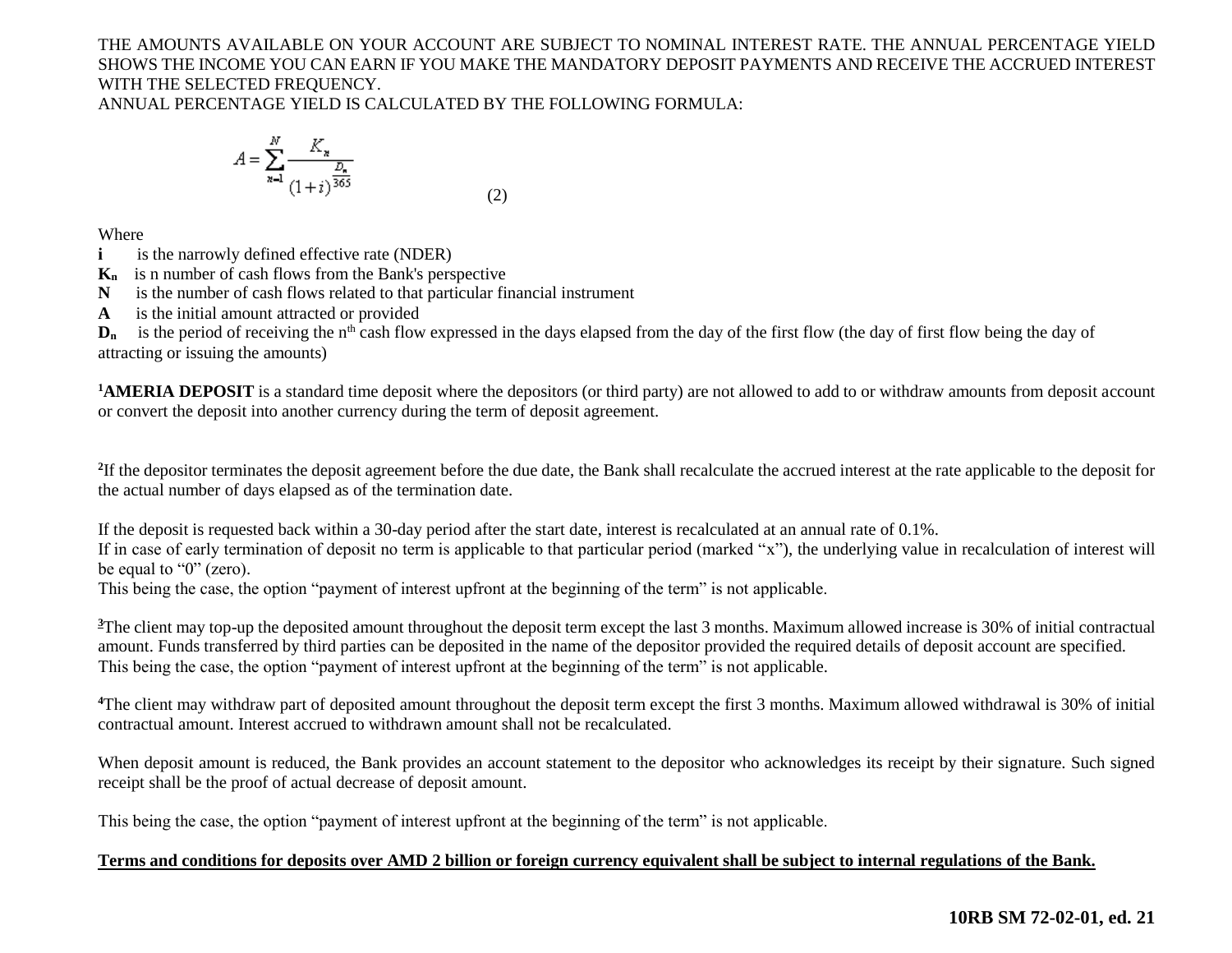### **Additional Benefits**

The Bank may, at its own discretion, provide to the depositor **a loan, debit or credit card with revolving or non-revolving line of credit** on the following terms**:**

| <b>Currency</b>             | <b>Interest Rate</b>        | Credit Limit/Deposit (LTV) <sup>1</sup> Ratio |
|-----------------------------|-----------------------------|-----------------------------------------------|
| Same as deposit currency    | Deposit rate $+4\%$         | Up to 90%                                     |
| Other than deposit currency | As per Retail Lending Terms | Up to $70\%$                                  |

The Bank shall have the right to charge any overdue liabilities on credit card to the deposit account through direct debiting.

#### **Terms and Conditions**

 $\overline{a}$ 

1. The payment of deposit to the Bank is documented by a written instrument, i.e. bank deposit agreement.

2. For clients making a time deposit the Bank opens an account in AMD. If the deposit is in foreign currency, the Bank opens an account in the deposit currency as well. In the latter case no account opening fee is charged.

3. Account statements are subject to the following terms.

| Fee for provision of account statement                                                                                              |                                                |
|-------------------------------------------------------------------------------------------------------------------------------------|------------------------------------------------|
| Provision of account statements, copies of account statements or other<br>documents kept in electronic form, backdated up to 1 year | Free                                           |
| Provision of account statements or copies of account statements                                                                     | AMD 5,000                                      |
| backdated more than 1 year or other documents kept in electronic form <sup>2</sup>                                                  | per annual statement per account, VAT included |
| Provision of copies of documents kept in paper form or copies of                                                                    | AMD 5,000                                      |
| electronic documents backdated more than 1 year                                                                                     | per document, VAT included                     |

4. The Bank calculates interest based on 365 days per year.

- 5. Calculation of interest shall start from the day following the date of payment of deposit to the Bank and end one day before deposit end date.
- 6. Interest is taxable at 10% or 5% pursuant to the tax legislation of Republic of Armenia or Nagorno Karabakh Republic, respectively.
- 7. Interest may be paid by one of the following schemes as defined in deposit agreement:

**7.1 Monthly:** interest is credited to the depositor's bank account on monthly basis from the deposit start date. Before payment of interest the Bank withholds the income tax.

**7.2 Monthly capitalization of interest**: net interest (after tax) is accrued to deposit principal every month to the start date of the deposit or on the first banking day after that. Interest for each subsequent period is accrued to the sum of the previous month's interest and the principal amount. The term of deposits with compound interest rates should be at least 60 days.

**7.3 Quarterly payment**: interest is credited to the depositor's bank account on quarterly basis on the last day of the quarter. Before payment of interest the Bank withholds the income tax.

**7.4 Quarterly capitalization of interest**: net interest (after tax) is accrued to deposit principal every quarter to the start date of the deposit or on the first banking day after that. Interest for each subsequent period is accrued to the sum of the previous quarters' interest and the principal amount.

<sup>1</sup>The deposit amount used for calculation of the ratio does not include the interest paid at the beginning of the term.

<sup>2</sup>Account statements, their copies and other materials (including references, documents, their copies) backdated more than 3 years are provided on contractual terms.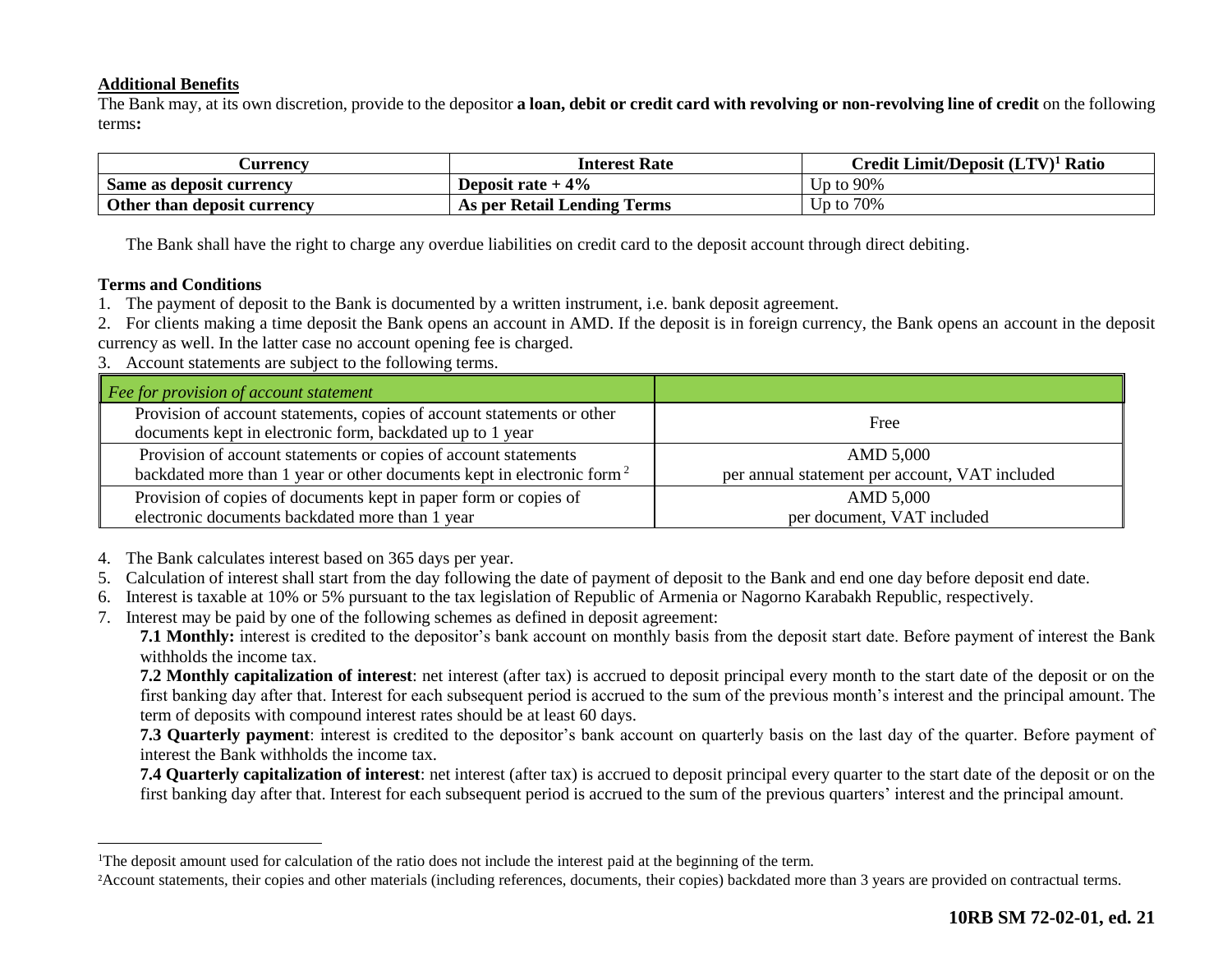**7.5 Annual payment:** interest is credited to the depositor's account on annual basis on the last day of the year. Before payment of interest the Bank withholds the income tax.

**7.6 Annual capitalization of interest**: net interest (after tax) is accrued to deposit principal every year to the start date of the deposit or on the first banking day after that. Interest for each subsequent period is accrued to the sum of the previous years' interest and the principal.

**7.7 Payment of interest upfront at the beginning of the term:** interest is paid upfront on the start day of the deposit. Before payment of interest the Bank withholds the income tax.

- 8. The Bank shall not, at its own initiative and discretion, decrease the interest rate defined by deposit agreement during the term of the agreement.
- 9. The deposit agreement may be extended in cases and in the manner provided for by the agreement and terms and conditions of deposits for individuals.

10. The Bank shall repay the deposit, whether fully or partially, forthwith upon request of the depositor. In accordance with these terms and conditions, if the deposit is requested back before the due date, the Bank shall recalculate and repay the amount based on the depositor's withdrawal application. This being the case, the Bank shall pay interest at a 0.1% annual rate instead of the rate defined by deposit agreement. If the interest chargeable back after recalculation has already been paid to the client, the difference between such interest and interest at 0.1% annual rate is charged to the deposit. This clause is applicable unless otherwise defined by the deposit terms and/or deposit agreement.

11. If the depositor does not request to return the deposit amount upon expiry of the agreement, then based on the option selected by the depositor in the agreement either (i) the agreement is prolonged in the manner defined therein and subject to the interest rates effective in the Bank at that time, or (ii) the deposit is transferred to the depositor's bank account to be serviced in accordance with the then applicable current bank account rates and fees.

12. In case of the depositor's decease, accrual of interest will continue until expiry of deposit agreement, after which the Bank transfers the deposit and accrued interest to the depositor's account. In this case, these amounts shall be transferred to the heirs of the depositor upon submission of properly perfected and executed documents on property rights, evidencing the fact of inheritance.

13. Repayment of deposits is guaranteed by the Deposit Guarantee Fund in accordance with the Law of the Republic of Armenia "On Guarantee of Remuneration of Bank Deposits of Physical Entities". The Law defines the following terms of deposit guarantee:

- For deposits in AMD only, the guarantee coverage is AMD 10.0 million.
- For deposits in foreign currency only, the guarantee coverage is AMD 5.0 million.
- For deposits both in AMD and foreign currency where the AMD-denominated deposit exceeds AMD 5.0 million, the guarantee coverage is up to AMD 10.0 million for AMD-denominated amount only.
- For deposits both in AMD and foreign currency where the AMD-denominated deposit amount is less than AMD 5.0 million, the guarantee coverage is 100% for AMD deposit + difference between AMD 5.0 million and reimbursed amount in AMD for foreign currency deposit.

14. Disagreements and disputes arising out of or in connection with deposit agreement shall be settled through negotiations between the parties. If the parties fail to reach agreement, the settlement shall be reached in the order defined under the legislation of the Republic of Armenia. Disagreements and disputes arising out of a property claim of which the value is within AMD 10,000,000 or foreign currency equivalent may be settled through the Financial System Mediator.

Ameriabank has waived its right to dispute the decisions of the Financial System Mediator subject to the following conditions:

- The Bank is entitled to terminate the waiver agreement at any time.
- The agreement is effective for one year.
- The Bank has waived its right to dispute the decisions of the Financial System Mediator only if the property claim does not exceed AMD 250,000 and the amount of transaction does not exceed AMD 500,000.

#### **Examples**

1. The depositor wishes to make an Ameria Deposit in Armenian drams for a term of 366 days with interest to be paid upfront at the beginning of the term.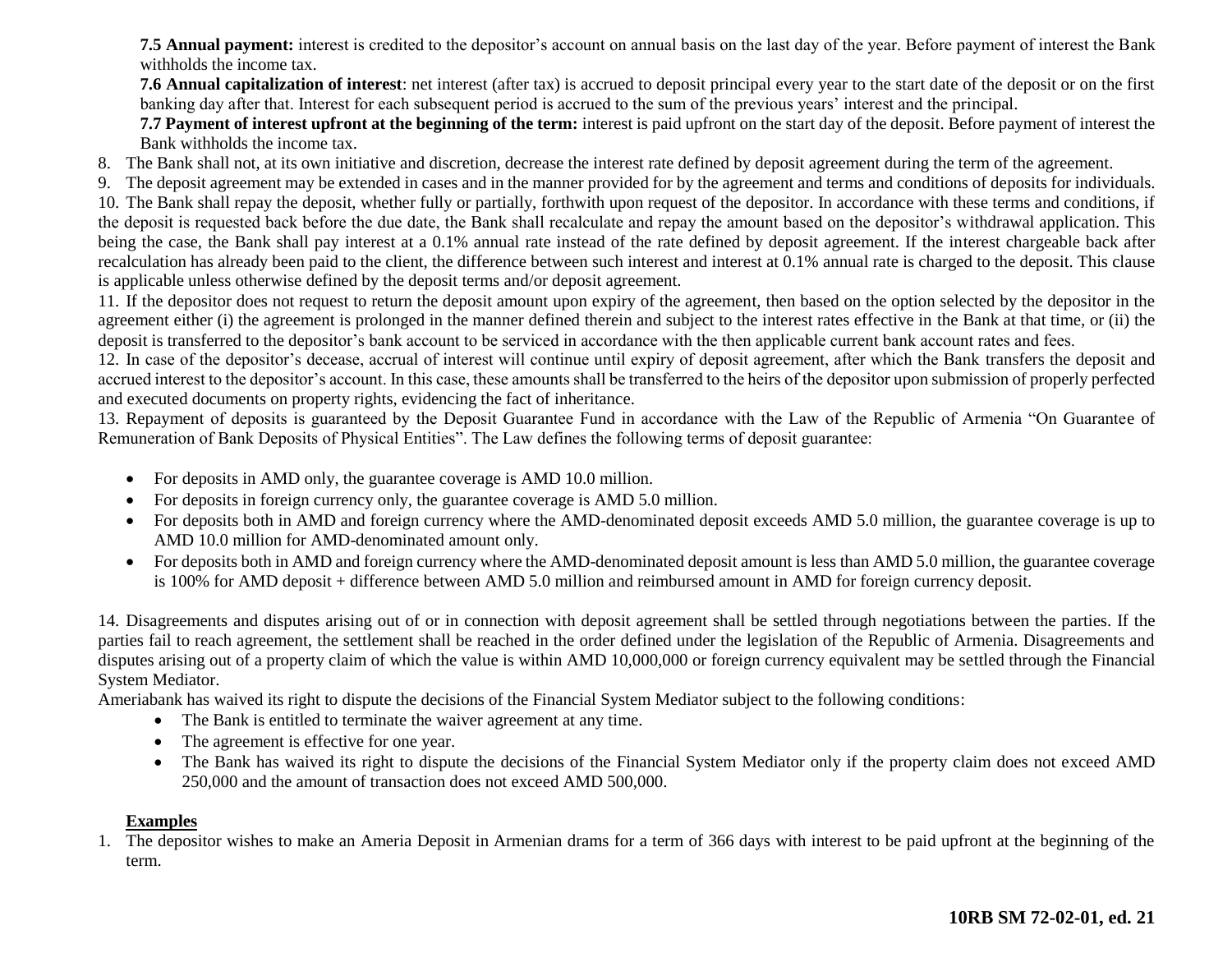Deposit amount: 100,000 AMD Deposit start date: June 1, 2018 Maturity: June 2, 2019 Annual simple interest rate: **7.5%** Interest payment date: June 1, 2018 (the deposit will be effective for 365 days, start date and payment date are counted out) **Interest to be paid** = 100,000\***7.5%/**100/365\*365 = 7,500 AMD **Net interest to be paid (less 10% income tax)** = 7,500-7,500\*10/100 = 6,750 AMD

2. The depositor wishes to make an Ameria Deposit in US dollars for a term of 271 days with termination and top-up options. Preferred interest payment scheme is quarterly payment.

Deposit amount: 10,000 USD Deposit start date: June 1, 2018 Maturity: February 27, 2019 Annual simple interest rate: **2.6%** First interest payment date: September 1, 2018 (the deposit has been effective for 91 days, start date is counted out) **Interest to be paid** = 10,000\***2.6%/**100/365\*91 = 64.82 USD **Net interest to be paid (less 10% income tax)** = 64.82-64.82\*10/100 = 58.33 USD Second interest payment date: December 1, 2018 (the deposit has been effective for 91 days) **Interest to be paid** = 10,000\***2.6%/**100/365\*91 = 64.82 USD Net interest to be paid (less 10% income tax) = 64.82-64.82\*10/100 = 58.33 USD Third interest payment date: February 27, 2019 (the deposit has been effective for 88 days, the last day of the term is counted out) **Interest to be paid** = 10,000\***2.6%**/100/365\*88 = 62.68 USD **Net interest to be paid (less 10% income tax)** = 62.68-62.68\*10/100 = 56.41 USD

3. The depositor has made an Ameria Deposit in US dollars for a term of 271 days with termination and top-up options. The interest payment scheme is quarterly payment. After 91 days the depositor decided to terminate the deposit.

Deposit amount: 10,000 USD Deposit start date: June 1, 2018 Termination date: August 31, 2018 Recalculation rate at the time of termination: **1%** (the rate defined for Ameria Deposits with termination and top-up options and maturity of 91 days) Interest payment date: August 31, 2018 (the deposit has been effective for 90 days, start date and payment date are counted out) **Interest to be paid** = 10,000\***1%**/100/365\*90 = 24.65 USD **Net interest to be paid (less 10% income tax)** = 24.65-24.65\*10/100 = 22.18 USD

4. The depositor wishes to make an Ameria Deposit in euros for a term of 181 days with withdrawal option. Preferred interest payment scheme is quarterly capitalization.

Deposit amount: 1,000 EUR Deposit start date: June 1, 2018 Maturity: November 29, 2018 Annual simple interest rate: **0.7%**